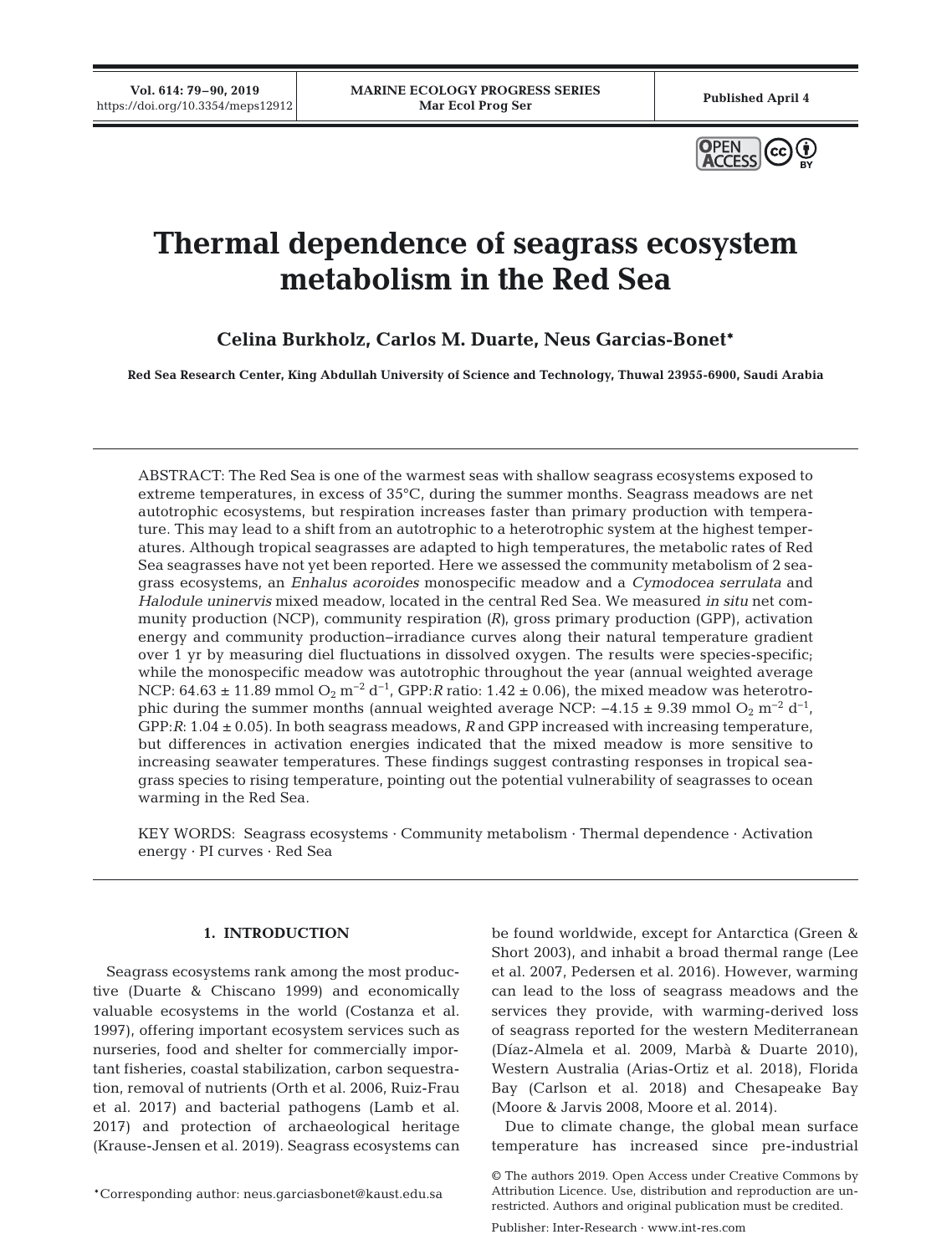times and is predicted to increase by 0.3−1.7°C, under a mitigation scenario (Intergovernmental Panel on Climate Change representative concentration pathway [RCP] 2.6), to 2.6–4.8°C, under a business-as-usual scenario (RCP 8.5), by the end of the 21st century (Collins et al. 2013). Yet, some seagrass species already live close to or even exceed their thermal limit (York et al. 2013, Pedersen et al. 2016, Collier et al. 2017). Increasing temperatures can negatively affect the productivity of seagrasses (Marsh et al. 1986) and their ecosystem services (Pedersen et al. 2011) as well as their mortality rate (Marbà & Duarte 2010, Collier & Waycott 2014). However, these effects vary with different species, their thermal optima and geographical ranges as well as local acclimation and adaptation (Short & Neckles 1999).

Warming can also have varying effects on the different metabolic rates within a seagrass meadow. Net community production (NCP) and the photosynthesis:respiration *(P*:*R)* ratio define the metabolic state of an ecosystem, where a net autotrophic ecosystem is characterized by NCP  $> 0$  and  $P:R > 1$ , while a system with NCP < 0 and *P*:*R* < 1 is defined as heterotrophic (Duarte et al. 2011). Rising temperatures are known to increase photosynthesis at lower rates than respiration (Harris et al. 2006) up to the system's thermal optimum and to decrease photosynthesis past the optimum temperature (Marsh et al. 1986), potentially leading to a shift from an autotrophic to a heterotrophic system. In a heterotrophic system, the photosynthetically fixed carbon cannot meet the requirements of community respiration, leading to an imbalance between these metabolic rates that requires allochthonous subsidies of organic carbon and leads to these communities acting as  $CO_2$  sources and  $O_2$  sinks (Duarte et al. 2011).

Globally, seagrass ecosystems tend to be autotrophic systems, with average NCP rates of  $27.2 \pm$ 5.8 mmol  $O_2$  m<sup>-2</sup> d<sup>-1</sup> (Duarte et al. 2010). Tropical seagrass ecosystems, despite the warmer temperature regimes they experience, also tend to be net autotrophic systems although with lower NCP rates than temperate seagrasses (23.7  $\pm$  7.8 and 33.5  $\pm$ 8.0 mmol  $O_2$  m<sup>-2</sup> d<sup>-1</sup>, respectively, Duarte et al. 2010). Nevertheless, tropical seagrasses are adapted to high temperatures as evidenced by higher optimum temperature  $(T_{\text{opt}})$  for photosynthesis (35<sup>o</sup>C in *Cymodocea serrulata* and *Halodule uninervis*: Adams et al. 2017, Collier et al. 2017; and 32−33°C in *Thalassia hemprichii* and *Enhalus acoroides*: Pedersen et al. 2016) compared to the  $T_{opt}$  found in temperate seagrasses (25°C in *Zostera marina*: Marsh et al. 1986; and 18−23°C in *Posidonia sinuosa*: Masini et al. 1995). However, these studies only display  $T_{\text{opt}}$ of single species using leaf pieces or shoots and do not necessarily reflect how temperature affects the entire community or ecosystem. A community might experience different effects, as many organisms (e.g. epiphytes, algae, microbes, plankton), besides the foundation seagrass species, contribute to the community metabolism of a seagrass ecosystem. *In situ* community measurements can therefore contribute to previous single-species studies, as we can assess the effects on a community level taking into account not only the present seagrass species but also the whole community. Studies on ecosystem metabolism are limited, and the metabolic rates of seagrass ecosystems are especially lacking for the Red Sea.

The Red Sea is a semi-enclosed sea basin supporting high sea surface temperatures (up to 36°C) and rapid warming (Belkin 2009, Chaidez et al. 2017). Thus, seagrass ecosystems in the Red Sea encounter the warmest thermal regimes globally and are likely to be near their upper natural thermal thresholds. The Red Sea therefore provides a unique study site to evaluate the ecological dynamics of tropical seagrasses to better understand how climate change will affect seagrass ecosystems and their performance. Measuring seagrass community production, community respiration and community primary production rates along their annual *in situ* thermal range will help assess their thermal dependence as well as predict how these ecosystems will cope with future warming. Additionally, the photosynthetic per formance of seagrasses is closely related to temperature, temperature changes and irradiance (Bulthuis 1987, Lee et al. 2007) and typically varies between species and seasons, with higher rates at higher temperature (Lee et al. 2007). Community metabolism−irradiance curves can help evaluate seagrass productivity by identifying changes with changing light levels, increasing temperatures, and between species.

In this study, we assessed the net community production, gross primary production, community respiration and community metabolism−irradiance curves of 2 tropical seagrass meadows in the central Red Sea by measuring diel fluctuations in dissolved oxygen using *in situ* incubation chambers over 1 yr. In addition, we assessed the temperature dependence of seagrass ecosystem metabolism under its natural thermal range in the warm Red Sea.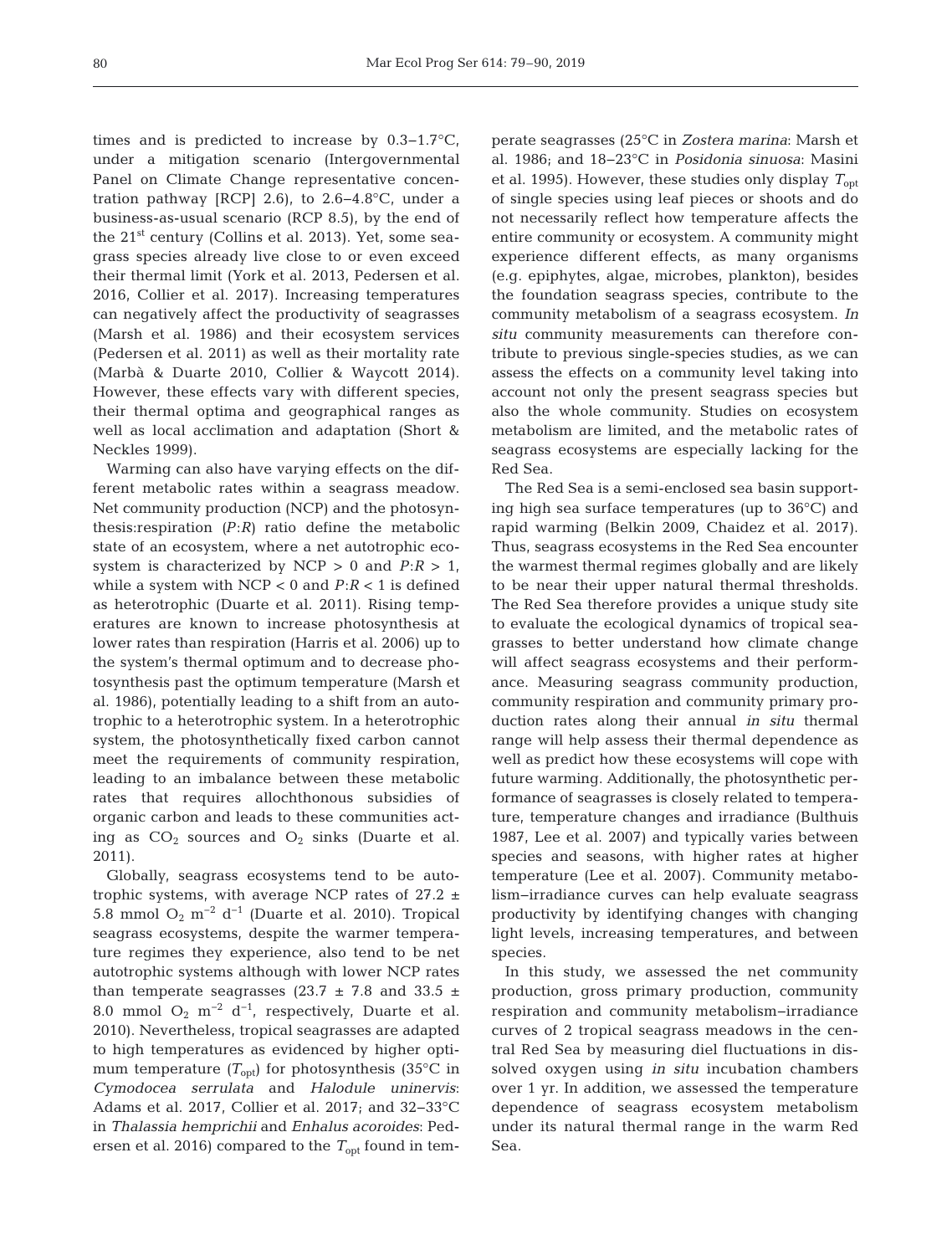

Fig. 1. (A) Location of the study sites in the Red Sea and (B) a closer view of the locations of the monospecific (*Enhalus acoroides*) and mixed (*Cymodocea serrulata* and *Halodule uninervis*) meadows

#### **2. MATERIALS AND METHODS**

## **2.1. Study site**

The study was conducted in a shallow, enclosed coastal lagoon located in the central Red Sea (Fig. 1). We sampled 2 seagrass meadows: a *Cymodocea serrulata* and *Halodule uninervis* mixed meadow at 0.7 m depth (22° 22' 50.40'' N, 39° 7' 54.50'' E) and an *Enhalus acoroides* monospecific meadow at 2.0 m depth (22° 23' 23.2'' N, 39° 08' 08.0'' E). Hereafter, we refer to these 2 meadows as mixed and monospecific meadows, respectively, acknowledging that we studied the whole community response, taking into account the metabolism of many other organisms present in this community besides the foundation seagrass species. We estimated *in situ* metabolic rates of the seagrass community in both sites from June 2016 to April 2017. We conducted 9 and 6 samplings (covering 7 and 6 mo) in the mixed meadow and the monospecific meadow, respectively. During summer, we increased the sampling effort to capture the warmest period, especially in the shallow mixed meadow. Each sampling consisted of 2 consecutive days of fieldwork during which we deployed incubation chambers.

## **2.2. Field setup**

At each sampling, we randomly deployed 4 replicate incubation chambers containing sediment and seagrass shoots in both meadows. The incubation chambers consisted of a plastic cylindrical core (mixed meadow: 26 cm length and 9.5 cm diameter, monospecific meadow: 40 cm length and 9.5 cm diameter) that was carefully pushed into the sediment and a plastic bag (mixed meadow: 40 cm length, monospecific meadow: 80 cm length) that was firmly attached to the plastic core with rubber bands and plastic ties. The plastic bag was built with a transparent coextruded multilayer film highly impermeable to oxygen (Multifol GVA 180, Südpack). The flexibility of the plastic film allowed the movement of the plastic bag with wave and tidal movements. Because of the enclosed nature of the lagoon (Fig. 1B), tidal currents were strong in the 2 locations and provided, in interacting with the flexible walls, mixing of the seawater enclosed in the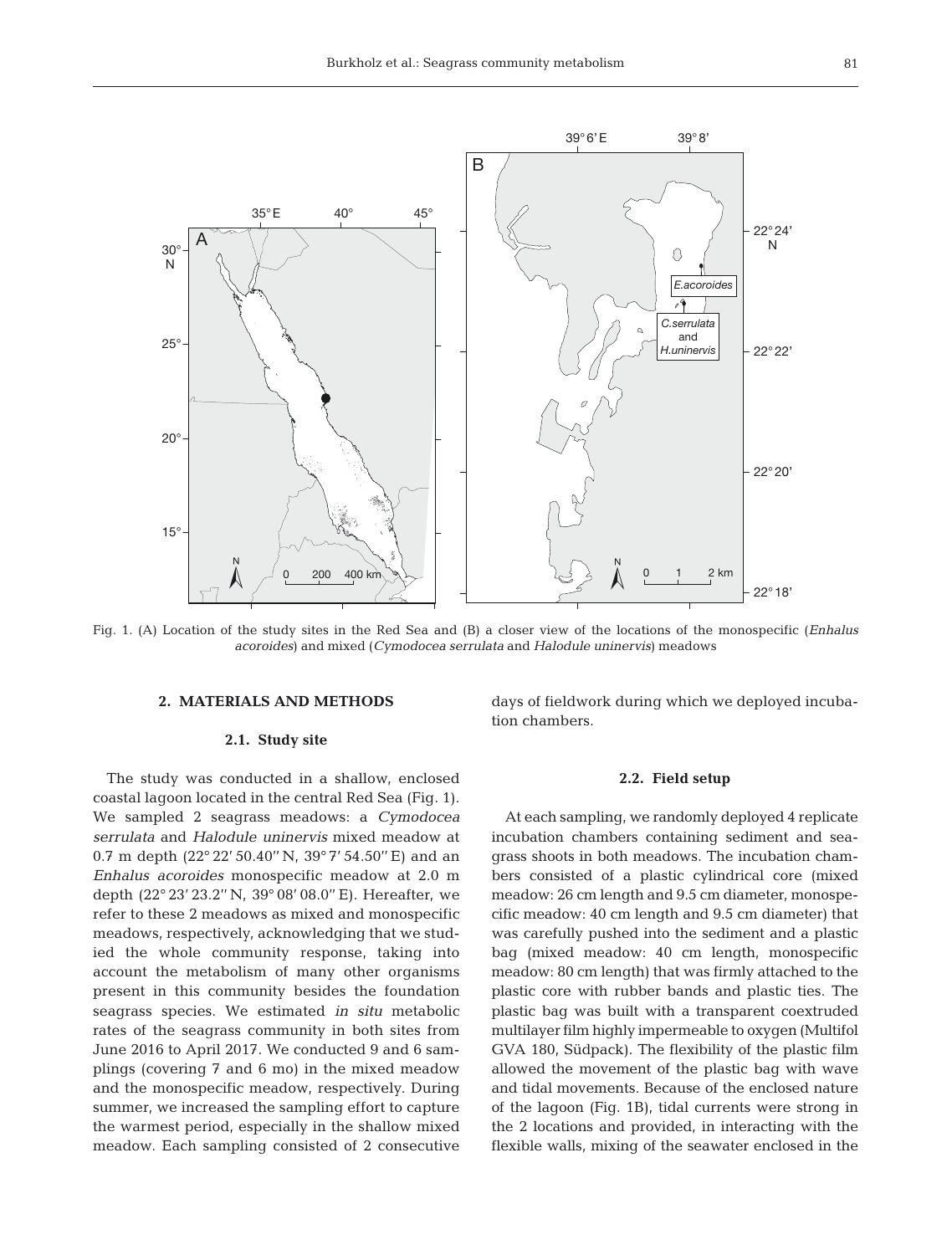chamber. After deployment, the length of the core and bag above the ground were recorded to calculate the total volume of each chamber. Inside each chamber, we deployed a dissolved oxygen and temperature logger (miniDOT, Precision Measurements Engineering) recording every 10 min for 24 h. The miniDOT loggers were attached to a stainless steel bar that was previously fixed in the center of the plastic core, preventing damage to seagrass rhizomes and roots. In each meadow, we also deployed an Odyssey logger (Data flow Systems) within the canopy to record photosynthetically active radiation (PAR) in 1 of the 4 replicate chambers. In addition, we monitored and recorded the seawater temperature, dissolved oxygen and PAR outside the chambers for the same 24 h periods by deploying another dissolved oxygen and temperature logger (miniDOT, Precision Measurements Engineering), an EXO1 multiparameter sonde (Xylem) and an Odyssey PAR logger (Dataflow Systems) within the seagrass meadow but outside the chambers. Annual (mean  $\pm$ SE) minimum oxygen values were  $3.7 \pm 0.5$  and  $5.9 \pm 1.5$ 0.2 mg O<sub>2</sub> l<sup>-1</sup> inside the incubation chambers and 5.0  $\pm$ 0.2 and  $3.2 \pm 0.8$  mg O<sub>2</sub> l<sup>-1</sup> outside the chambers in the mixed and monospecific meadows, respectively. Annual (mean ± SE) maximum oxygen values were  $10.7 \pm 0.3$  and  $11.0 \pm 0.4$  mg  $O_2$  l<sup>-1</sup> inside the incubation chambers and  $6.6 \pm 0.2$  and  $7.6 \pm 0.5$  mg  $O_2$  l<sup>-1</sup> outside the incubation chambers in the mixed and monospecific meadows, respectively.

At the end of the 24 h incubations, the chambers were opened by detaching the plastic bags but keeping the plastic core at the base. Then, the sediment and seagrass shoots were collected using the same cylindrical plastic core by carefully pulling the core up to avoid disruption of the sediment structure. The cores were then transported to the laboratory, where the shoots and rhizomes were dried at 60°C to a constant dry weight (DW) to record the plant biomass in each core.

# **2.3. Net community production, respiration and gross primary production**

NCP was calculated by the difference between the initial and final dissolved oxygen concentration in the 24 h incubations. The community respiration *(R)* rate was calculated from the slope of the linear decrease in dissolved oxygen concentration during night, when PAR = 0 µmol photons  $m^{-2}$  s<sup>-1</sup>, and then converted into daily rates. The community gross primary production (GPP) was estimated according to Duarte et al. (2010) as follows:

$$
GPP = NCP - R \tag{1}
$$

The rates were converted to an aerial base taking into account the core surface area and the total volume of the incubation chamber and standardized by seagrass biomass taking into account the plant biomass (DW) in each chamber.

### **2.4. Activation energy**

We assessed the thermal dependence of seagrass community GPP and *R* rates by fitting the Arrhenius function. We estimated the activation energy, derived from the relationship between the natural logarithm of GPP and *R* rates and the inverse temperature multiplied by the Boltzmann constant. The activation energy is the slope of the Boltzmann factor or the Arrhenius equation (Brown et al. 2004, Dell et al. 2011, Marbà et al. 2015):

$$
\ln(V) = C + \left[ E \times \left( \frac{1}{kT} \right) \right] \tag{2}
$$

where *V* is the value of the metabolic rate, *C* is the intercept of the fitted regression equation, *E* is the activation energy, *k* is the Boltzmann constant and *T* is the temperature (in K). The activation energy provides useful ecological information on the thermal dependence of a given metabolic process (Dell et al. 2011).

## **2.5. Community production−irradiance curves**

Community production−irradiance (PI) curves were estimated for both meadows and each sampled month. The net community production rate was calculated hourly from the change in the dissolved oxygen concentration. The respiration rate was calculated from the linear decrease in dissolved oxygen concentration when PAR = 0 µmol photons  $m^{-2}$  s<sup>-1</sup>. The hourly mean PAR and the hourly mean seawater temperature were calculated as well. For each month and site, we adjusted a community PI curve to our hourly rates from all replicate chambers by fitting the Jassby and Platt model (Jassby & Platt 1976) in R software 1.1.442 (R Core Team 2017) together with the phytotools package (Silsbe & Malkin 2015). We extracted the following parameters from the adjusted curves: efficiency of community production *(*α*)* as the slope of the initial curve where irradiance is limited, light saturation point of the community *(I*k) and community respiration *(R)* as the *y* intercept when PAR = 0 µmol photons  $m^{-2} s^{-1}$ . Then, we calculated the maximum community production *(P<sub>max</sub>)* as: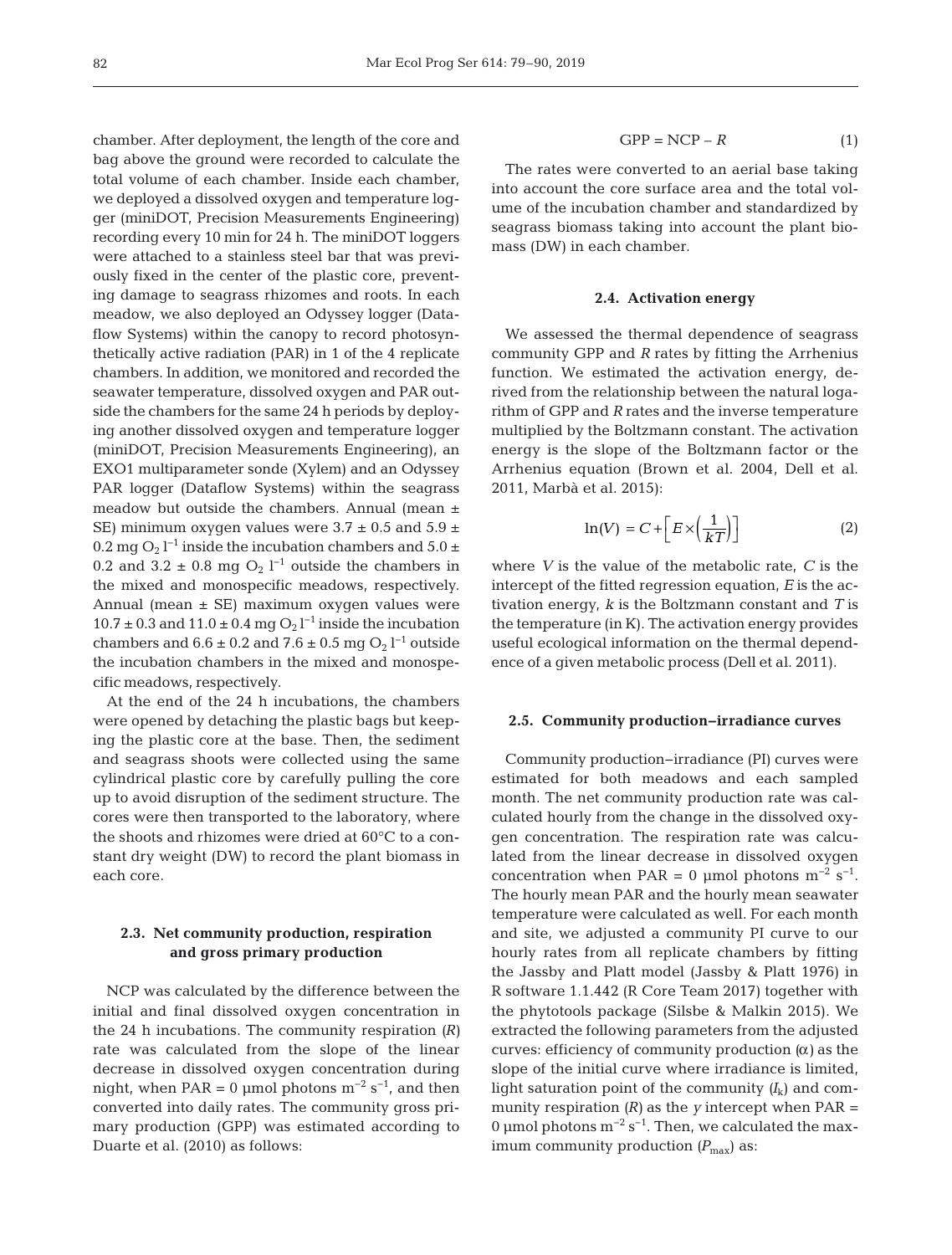$$
P_{\text{max}} = (\alpha \times I_{k}) - R \tag{3}
$$

while the community compensation irradiance  $(I_c)$ was calculated as:

$$
I_{\rm c} = \frac{(y - R)}{\alpha} \tag{4}
$$

when  $y = 0$ .

## **2.6. Data analysis**

The normality of all response variables was analyzed using the Shapiro-Wilk test. One-way ANOVA and post hoc Tukey's HSD tests were conducted to test for significant differences in NCP, *R*, GPP and GPP:*R* ratio between sites and sampling months. Because of the uneven sampling frequency, we calculated the annual weighted average of all our response variables. Moreover, we tested if the annual weighted average NCP and GPP:*R* ratio for each site were significantly different from a theoretical value of 0 and 1, respectively, using *t*-tests to formally assess the autotrophy of both meadows. In addition, we tested the effect of seawater temperature (our continuous explanatory variable) and site (our categorical explanatory variable with 2 levels: monospecific meadow and mixed meadow), as well as their interaction, on NCP, *R*, GPP and GPP:*R* (our continuous response variables) by linear model (lm, standard least squares) when variables met the assumptions of normal distribution, or by generalized linear model (GLM) when variables were not normally distributed. Differences in  $\alpha$ ,  $I_{k}$ ,  $I_{c}$ ,  $P_{\text{max}}$  and *R* between sites were analyzed with and without matching sampling months by using the Wilcoxon signed rank test and the Mann-Whitney test, respectively. The reported values are standardized by area unless stated otherwise. All statistical analyses were conducted in JMP Pro 13.1.0 (SAS Institute) and PRISM (GraphPad Software) statistical software.

## **3. RESULTS**

# **3.1.** *In situ* **seawater temperature, irradiance and biomass**

The range of *in situ* daily mean seawater temperature was similar in both meadows. The mean *in situ* seawater temperature varied from 22.8°C in February to 33.9°C in August in the *Cymodocea serrulata* and *Halodule uninervis* mixed meadow and from 22.4°C in February to 33.4°C in July in the *Enhalus* *acoroides* monospecific meadow (Fig. S1 in the Supplement at www.int-res.com/articles/suppl/m614 [p079\\_ supp. pdf\). W](https://www.int-res.com/articles/suppl/m614p079_supp.pdf)hile both meadows showed a similar thermal regime, the mixed meadow was exposed to warmer seawater temperatures (>32°C) over a longer period than the monospecific meadow was. The *C. serrulata* and *H. uninervis* meadow experienced the highest daily mean temperature 1 mo later (August) than the *E. acoroides* meadow, which was already 2°C colder by then. Maximum daily PAR values ranged from 499 to 877.5 µmol photons  $m^{-2}$  s<sup>-1</sup> in the mixed meadow, while the monospecific meadow reached maximum daily PAR values of 314.2 to 498 µmol photons m<sup>-2</sup> s<sup>-1</sup>. Mean above-ground biomass was 839.34  $\pm$  49.03 g DW m<sup>-2</sup> in the monospecific meadow and 269.11  $\pm$  16.97 g DW m<sup>-2</sup> in the mixed meadow.

## **3.2. Net community production**

The NCP of the *E. acoroides* monospecific meadow was significantly higher than the NCP of the *C. serrulata* and *H. uninervis* mixed meadow over the year, except for February (Table S1 in the Supplement). While the monospecific meadow was net autotrophic during the entire year, the mixed meadow was heterotrophic in September and October (Table 1, Fig. 2). In the monospecific meadow, the highest NCP was detected in July and was significantly higher than the NCP during the winter months (November–April; Fig. 2A). Specifically, the mean NCP in the monospecific meadow ranged from 34.58 ± 10.59 mmol O<sub>2</sub> m<sup>-2</sup> d<sup>-1</sup> in February to 139.15 ± 9.67 mmol O<sub>2</sub> m<sup>-2</sup> d<sup>-1</sup> in July. The NCP of the mixed meadow was significantly lower in October compared to February− August (Fig. 2B), with the mean NCP ranging from −44.23  $±$  7.75 mmol O<sub>2</sub> m<sup>-2</sup> d<sup>-1</sup> in October to 16.1  $±$  13.93 mmol  $O_2$  m<sup>-2</sup> d<sup>-1</sup> in April. The monospecific meadow was autotrophic during the year, with an annual weighted average NCP (64.63 ± 11.89 mmol  $O_2$  m<sup>-2</sup> d<sup>-1</sup>) significantly higher than 0 *(t*-test, p < 0.05). On the other hand, the annual weighted average NCP of the mixed meadow (−4.15 ± 9.39 mmol  $O_2$  m<sup>-2</sup> d<sup>-1</sup>) was not significantly different from 0 (*t*-test,  $p > 0.05$ ).

Temperature and site had a significant effect on NCP (lm; site  $\times$  temperature  $F_{1,58} = 16.28$ ,  $p < 0.001$ ) with a different response depending on the site (Fig. 3A). While the NCP of the monospecific meadow significantly increased with increasing temperature (p < 0.0001), the NCP of the mixed meadow tended to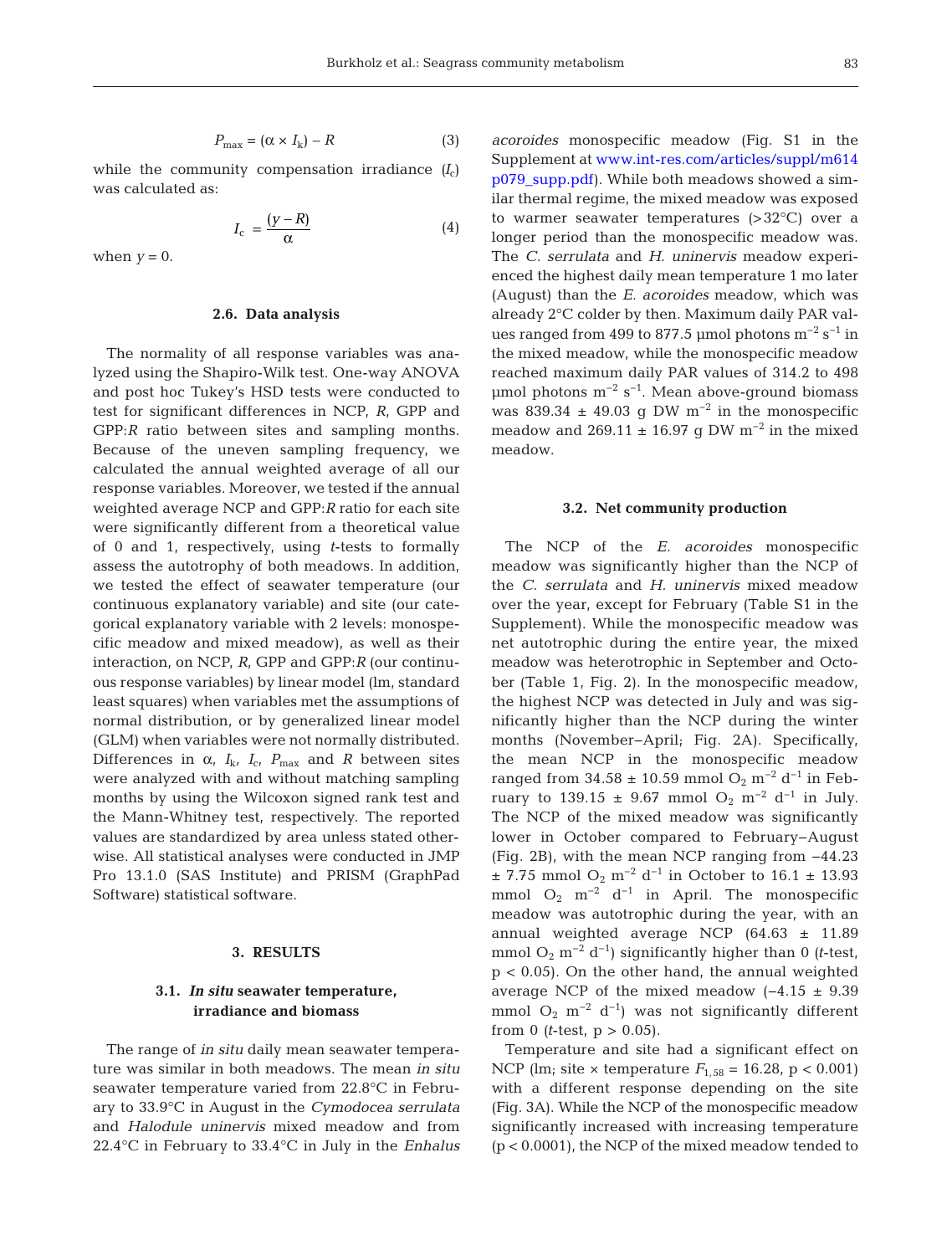|                             |                    |                                                                                                    |                     | not available                                                                                      |                    |                                                                                                    |                 |                                               |
|-----------------------------|--------------------|----------------------------------------------------------------------------------------------------|---------------------|----------------------------------------------------------------------------------------------------|--------------------|----------------------------------------------------------------------------------------------------|-----------------|-----------------------------------------------|
| Sampling month              |                    | E. acoroides C. serrulata and<br>H. uninervis<br>NCP (mmol $O_2$ m <sup>-2</sup> d <sup>-1</sup> ) |                     | E. acoroides C. serrulata and<br>H. uninervis<br>$R$ (mmol $O_2$ m <sup>-2</sup> d <sup>-1</sup> ) |                    | E. acoroides C. serrulata and<br>H. uninervis<br>GPP (mmol $O_2$ m <sup>-2</sup> d <sup>-1</sup> ) | GPP:R           | E. acoroides C. serrulata and<br>H. uninervis |
| June                        | $108.89 \pm 7.75$  |                                                                                                    | $-231.39 \pm 33.37$ |                                                                                                    | $340.28 \pm 39.63$ |                                                                                                    | $1.49 \pm 0.05$ |                                               |
| July<br>August<br>September | $139.15 \pm 11.16$ | $13.18 \pm 7.71$                                                                                   | $-278.83 \pm 24.85$ | $-254.15 \pm 5.99$                                                                                 | $417.97 \pm 35.61$ | $267.33 \pm 9.40$                                                                                  | $1.50 \pm 0.01$ | $1.05 \pm 0.03$                               |
|                             | $95.45 \pm 16.27$  | $14.47 \pm 16.21$                                                                                  | $-168.46 \pm 29.60$ | $-256.20 \pm 21.04$                                                                                | $263.91 \pm 45.51$ | $270.67 \pm 34.26$                                                                                 | $1.57 \pm 0.03$ | $1.04 \pm 0.06$                               |
|                             |                    | $-36.55 \pm 16.83$                                                                                 |                     | $-342.17 \pm 53.97$                                                                                |                    | $305.62 \pm 61.21$                                                                                 |                 | $0.88 \pm 0.07$                               |
| October                     |                    | $-44.23 \pm 7.75$                                                                                  |                     | $-307.48 \pm 19.51$                                                                                |                    | $263.26 \pm 19.93$                                                                                 |                 | $0.85 \pm 0.03$                               |
| November                    | $45.48 \pm 8.63$   | $3.22 \pm 4.53$                                                                                    | $-165.56 \pm 21.23$ | $-233.47 \pm 36.01$                                                                                | $211.04 \pm 28.46$ | $236.69 \pm 38.53$                                                                                 | $1.27 \pm 0.04$ | $1.01 \pm 0.02$                               |
| February                    | $34.58 \pm 12.23$  | $12.17 \pm 9.97$                                                                                   | $-152.97 \pm 21.71$ | $-91.30 \pm 20.38$                                                                                 | $187.55 \pm 27.86$ | $103.47 \pm 10.44$                                                                                 | $1.24 \pm 0.10$ | $1.22 \pm 0.13$                               |
| April                       | $73.69 \pm 17.66$  | $16.10 \pm 13.93$                                                                                  | $-109.40 \pm 11.00$ | $-159.81 \pm 33.14$                                                                                | $183.09 \pm 27.94$ | $175.90 \pm 22.02$                                                                                 | $1.65 \pm 0.10$ | $1.15 \pm 0.09$                               |
| Annual weighted             | $64.63 \pm 11.89$  | $-4.15 \pm 9.39$                                                                                   | $-152.12 \pm 17.73$ | $-217.72 \pm 27.98$                                                                                | $216.75 \pm 25.34$ | $213.58 \pm 23.04$                                                                                 | $1.42 \pm 0.06$ | $1.04 \pm 0.05$                               |
| average                     |                    |                                                                                                    |                     |                                                                                                    |                    |                                                                                                    |                 |                                               |

slightly decrease, although the slope was not statistically different from  $0$  ( $p > 0.05$ ). In contrast, site and temperature did not have an effect on NPC when standardized by plant biomass. However, the same trend was detected: the NCP of the mixed meadow slightly decreased with increasing temperature  $(y =$  $0.006x + 0.16$ ,  $R^2 = 0.03$ , and the NCP of the monospecific meadow increased with temperature (GLM; temperature  $\chi^2_{1,22} = 10.86$ , p < 0.001, y = 0.009x – 0.16,  $R^2 = 0.37$ .

## **3.3. Respiration**

In the monospecific meadow, respiration rates peaked in July (-278.83 ± 24.85 mmol  $O_2$  m<sup>-2</sup> d<sup>-1</sup>) and were more than 2-fold higher than respiration rates in the winter months (November−April), reaching the lowest value in April (−109.4 ± 10.1 mmol  $O_2$  m<sup>-2</sup> d<sup>-1</sup>; Table 1, Fig. 2A). Respiration rates of the mixed meadow peaked in September (−342.17 ± 53.97 mmol  $O_2$  m<sup>-2</sup> d<sup>-1</sup>), 2 mo later than in the monospecific meadow, and were almost 4-fold higher than the lowest value detected in February (−91.3 ± 20.38 mmol  $O_2$  m<sup>-2</sup> d<sup>-1</sup>; Fig. 2B). In August, respiration was significantly higher in the mixed meadow compared to the monospecific meadow (Table S1). The annual weighted average respiration was higher in the mixed meadow with  $-217.72 \pm 27.98$  mmol O<sub>2</sub> m<sup>-2</sup> d<sup>-1</sup> compared to  $-152.12 \pm 17.73$  mmol O<sub>2</sub> m<sup>-2</sup> d<sup>-1</sup> in the monospecific meadow.

Temperature and site had a significant effect on respiration (lm; temperature  $F_{1,58}$  = 28.95, p < 0.0001; site  $F_{1,58} = 4.1$ , p < 0.05). The magnitude of respiration rates increased linearly with increasing temperature in the monospecific  $(p < 0.05)$  and mixed  $(p < 0.0001)$  meadows (Fig. 3B). The same effect was seen when respiration rates were standardized by plant biomass (GLM; temperature  $\chi^2_{1,56} = 5.0$ , p < 0.05; site  $\chi^2_{1,56} = 34.28$ , p < 0.0001, monospecific meadow:  $y = -0.03x + 0.42$ ,  $R^2 = 0.22$ , mixed meadow:  $y = -0.03x + 0.05$ ,  $R^2 = 0.13$ ). The associated activation energies of community respiration were  $0.32 \pm 0.17$  and  $0.87 \pm 0.12$  eV for the monospecific and mixed meadows, respectively (Fig. 4A).

#### **3.4. Gross primary production**

The highest GPP in the monospecific meadow was detected in July (417.97 ± 35.61 mmol  $O_2$  m<sup>-2</sup> d<sup>-1</sup>) and was significantly higher than the GPP measured

Table 1. Mean (±SE) net community production (NCP), respiration (*R)*, gross primary production (GPP) and GPP:

Table 1. Mean (±SE) net community production (NCP), respiration (*R*), gross primary production (GPP) and GPP:*R* ratio over the year and the annual weighted average

(±SE) for each parameter in the *Enhalus acoroides* monospecific and the *Cymodocea serrulata* and *Halodule uninervis* mixed meadows. Blank cells indicate data

(±SE) for each parameter in the Enhalus acoroides monospecific and the Cymodocea serrulata and Halodule uninervis mixed meadows. Blank cells indicate data

ratio over the year and the annual weighted average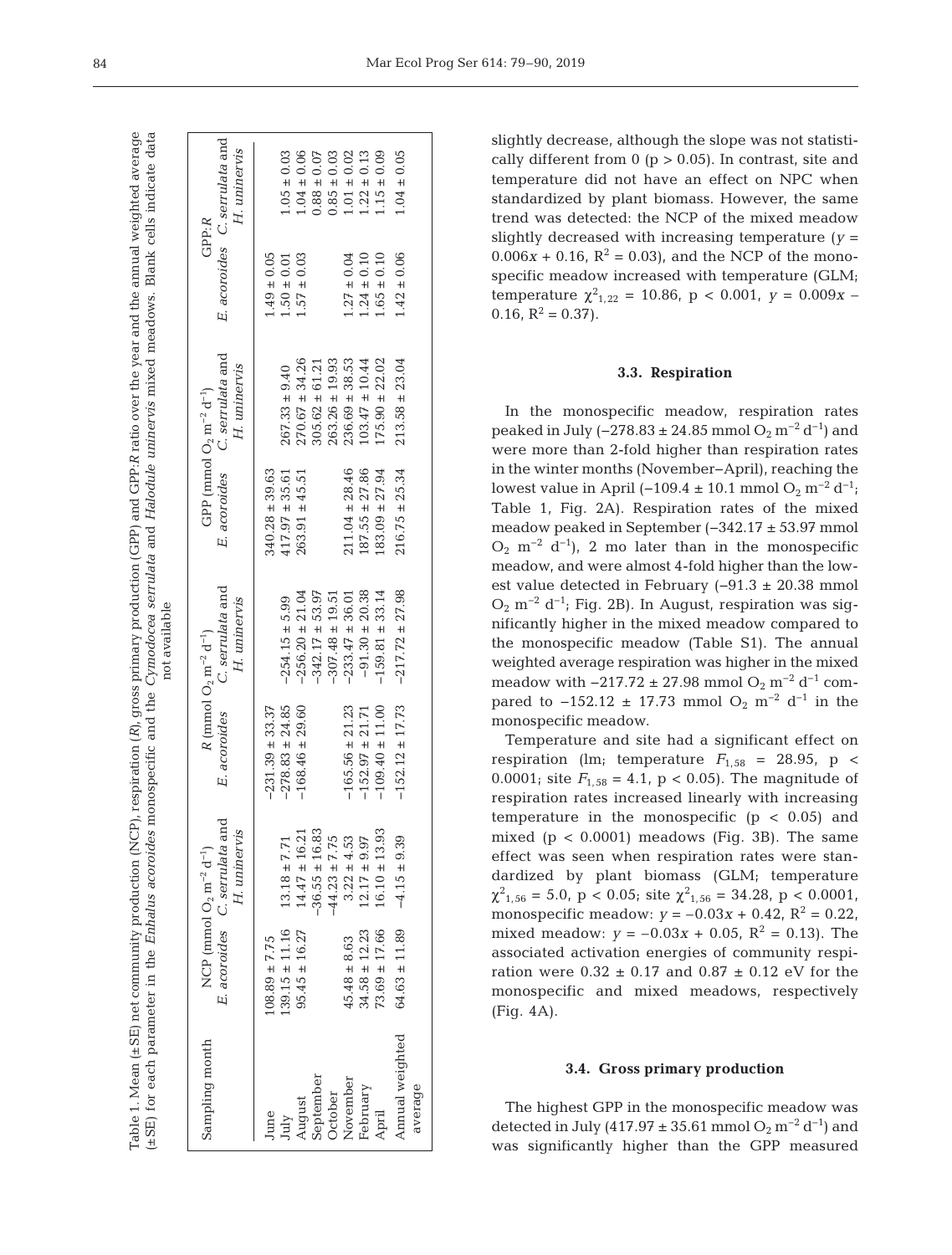

Fig. 2. Mean (±SE) net community production (NCP, black), gross primary production (GPP, gray) and respiration (*R*, striped) over the year in the (A) monospecific and (B) mixed meadows. Letters indicate differences among sampling months (ANOVA test)

during the winter months (November−April, Table 1, Fig. 2A). The highest GPP in the mixed meadow was detected in September (305.62  $\pm$  61.21 mmol O<sub>2</sub>  $m^{-2} d^{-1}$ ) and was 3-fold higher than the lowest GPP, which was detected in February ( $103.47 \pm 10.44$  mmol  $O_2$  m<sup>-2</sup> d<sup>-1</sup>; Fig. 2B). The GPP of the monospecific meadow was significantly higher than the GPP of the mixed meadow in July and February (Table S1). The annual weighted average GPPs were very similar in both sites:  $213.58 \pm 23.04$  and  $216.75 \pm 25.34$  mmol  $O_2$  m<sup>-2</sup> d<sup>-1</sup> in the mixed and the monospecific meadows, respectively.

Temperature and site had a significant effect on GPP (lm; temperature  $F_{1,58} = 37.33$ , p  $< 0.0001$ ; site  $F_{1,58} = 7.31$ , p  $< 0.01$ ). GPP increased linearly with increasing temperature in the monospecific  $(p < 0.001)$  and mixed  $(p$ < 0.0001) meadows (Fig. 3C). The same trend was seen when GPP was standardized by plant biomass (GLM; temperature  $\chi^2_{1,56}$  = 4.96,  $p < 0.05$ ; site  $\chi^2_{1,56} = 24.74$ ,  $p < 0.0001$ , monospecific meadow:  $y = 0.04x - 0.4$ ,  $R^2 =$ 0.34, mixed meadow:  $y = 0.04x - 0.1$ ,  $R^2 =$ 0.09). The associated activation energies of the community GPP were  $0.49 \pm 0.15$  and  $0.72 \pm 0.11$  eV for the monospecific and mixed meadows, respectively (Fig. 4B).

## **3.5. GPP:***R* **ratio**

The GPP:*R* ratio was significantly higher in the monospecific meadow than in the mixed meadow, except for February (Table S1), and it was higher than 1 throughout the year in the monospecific meadow with an annual weighted average ratio of 1.42 ± 0.06 (Table 1). The mixed meadow, on the other hand, showed a GPP:*R* ratio of <1 in September and October and had an annual weighted average ratio of  $1.04 \pm 0.05$  (Table 1). While the annual weighted average GPP:*R* ratio in the monospecific meadow was significantly higher than 1 *(t*-test, p < 0.05), GPP:*R* in the mixed meadow was not significantly higher than 1 ( $t$ -test,  $p > 0.05$ ). There was an effect of temperature and site on GPP:*R* (GLM; site × temperature  $\chi^2_{1,55} = 16.4$ , p < 0.0001). While GPP:*R* increased linearly with increasing temperature in the monospecific meadow (GLM;  $\chi^2_{1,22} = 9.41$ , p < 0.01), it decreased in the mixed meadow (GLM;  $\chi^2_{1,33} = 6.91$ , p < 0.01) (Fig. 3D).

#### **3.6. Community PI curves**

The community production efficiency *(*α*)* extracted from the community PI curves (Fig. S2 in the Supplement) ranged from  $0.42 \pm 0.17$  to  $0.02 \pm 0.01$  mmol  $O_2$ h<sup>-1</sup> (µmol photons s<sup>-1</sup>)<sup>-1</sup> in September and February, respectively (Table 2). The annual weighted average α was  $0.06 \pm 0.03$  and  $0.09 \pm 0.04$  mmol  $O_2$  h<sup>-1</sup> (μmol photons  $s^{-1}$ )<sup>-1</sup> in the monospecific and mixed meadows, respectively, with no significant differences be -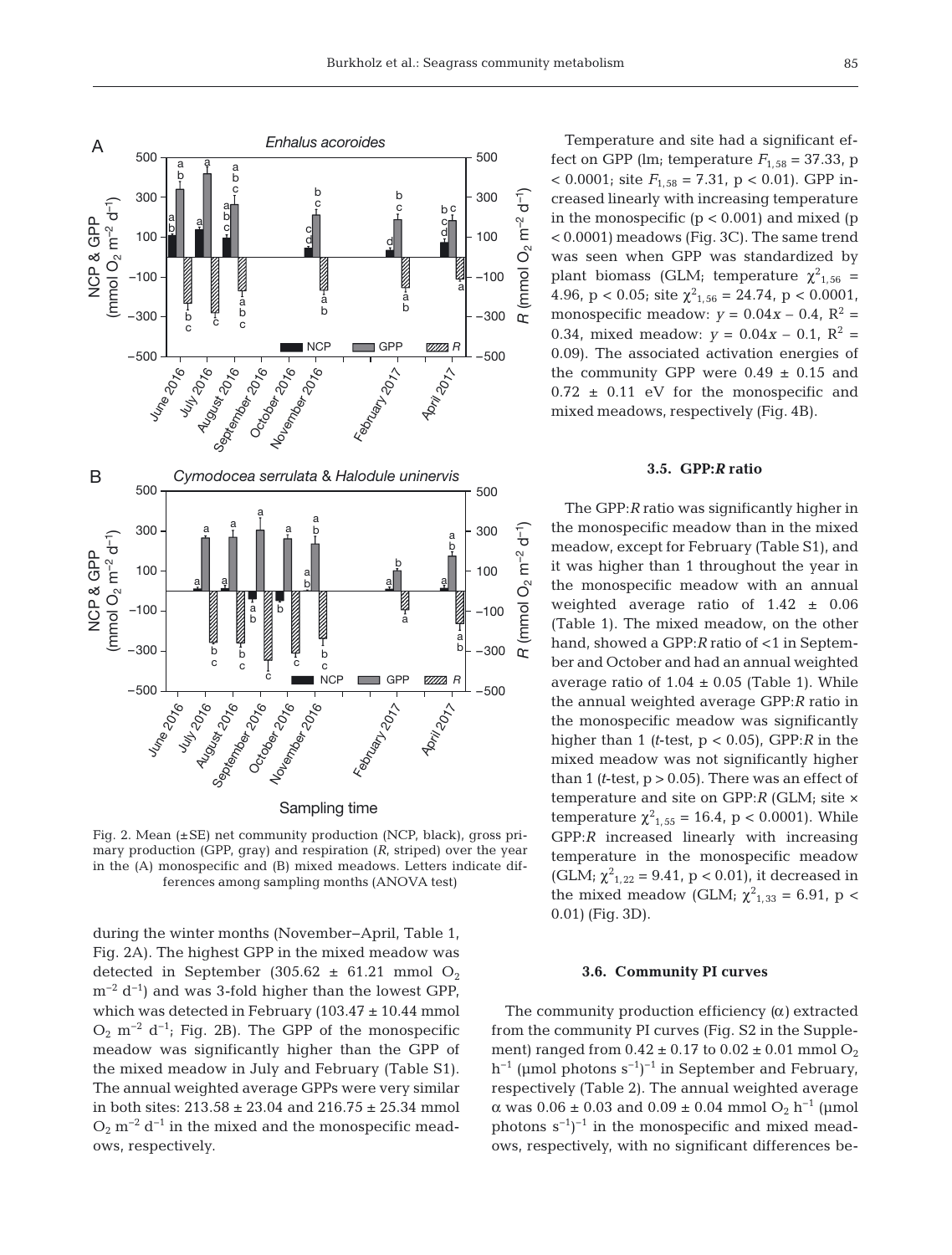

Fig. 3. Relationship of temperature with (A) net community production (NCP), (B) respiration (*R*), (C) gross primary production (GPP) and (D) GPP:*R* ratio in the monospecific (*Enhalus acoroides*, black dots) and mixed (*Cymodocea serrulata* and *Halodule uninervis*, gray dots) meadows. Solid lines indicate the linear regression for the monospecific meadow (black) and the mixed meadow (gray). Dashed lines in (A) and (D) indicate the threshold from autotrophic to heterotrophic communities



Fig. 4. Arrhenius plots showing the relationship between the inverted temperature multiplied by the Boltzmann constant (1/*kT)* and the natural logarithm of (A) respiration (*R*) and (B) gross primary production (GPP) for the monospecific (black dots) and mixed (gray dots) meadows. Solid lines indicate the linear regression for the monospecific meadow (black) and the mixed meadow (gray). Corresponding temperatures (in °C) are shown in the lower *x*-axis

tween meadows (Wilcoxon matched-pairs test, p > 0.05; Mann-Whitney test,  $p > 0.05$ ; Table 2).

The highest  $P_{\text{max}}$  in the mixed meadow (4.62 mmol  $O_2$  m<sup>-2</sup> h<sup>-1</sup>) was reached in August coinciding with the highest temperature, while in the monospecific meadow, the highest  $P_{\text{max}}$  (8.17 mmol O<sub>2</sub> m<sup>-2</sup> h<sup>-1</sup>) was detected in February at the lowest temperature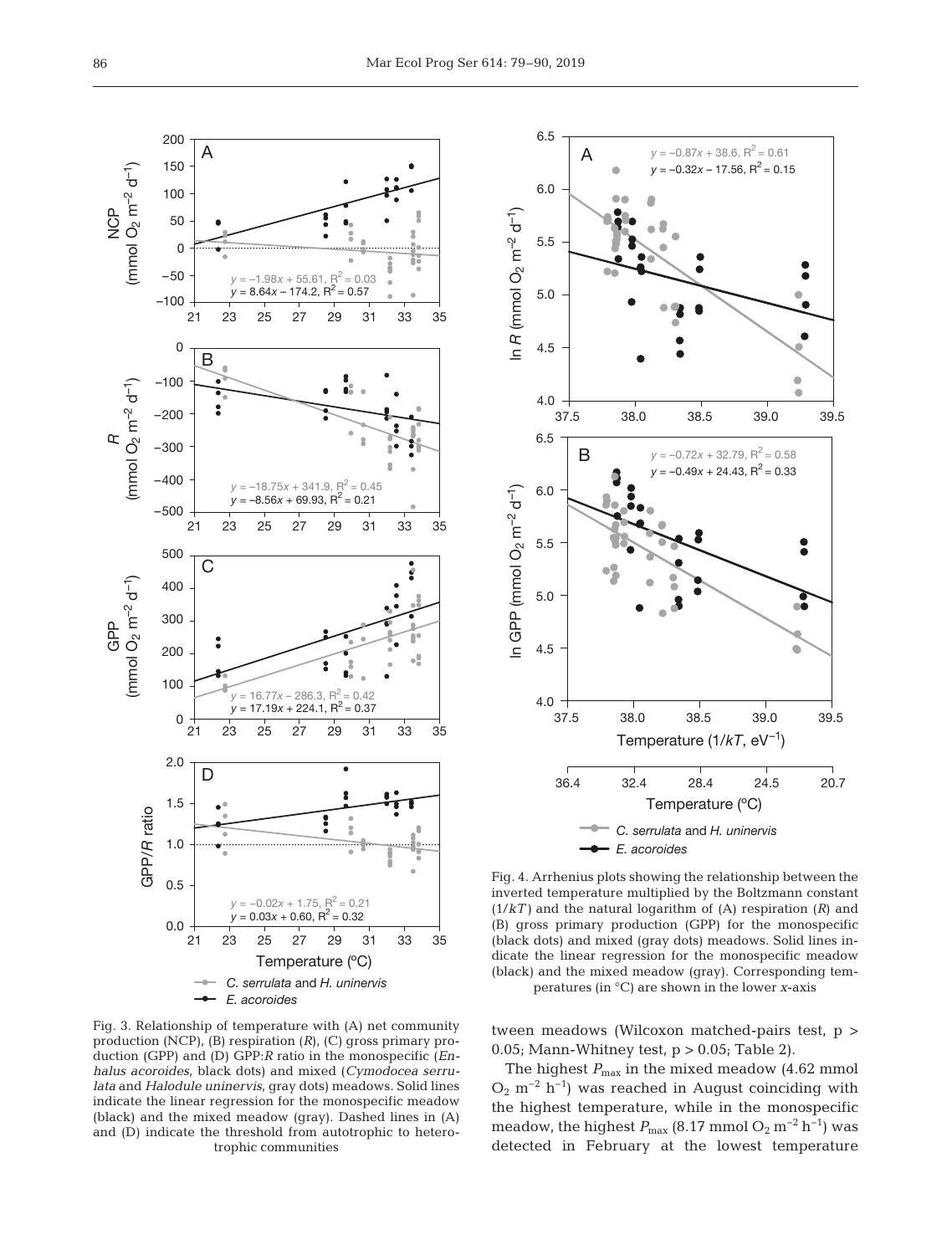Table 2. Results from community production-irradiance curves for both sites per sampling month and the annual weighted average (±SE) for each parameter. Community producion efficiency (α), light saturation point ( $I_k$ ) and community respiration (R) were derived from the model (mean ± SE), while maximum community production ( $P_{\rm max}$ ) and community *P*ma*x*) and community Table 2. Results from community production−irradiance curves for both sites per sampling month and the annual weighted average (±SE) for each parameter. Community produc-*R*) were derived from the model (mean ± SE), while maximum community production ( compensation irradiance  $(I_{c})$  were calculated from the model equation (mean). Blank cells indicate data not available compensation irradiance (*I*c) were calculated from the model equation (mean). Blank cells indicate data not availableα), light saturation point (*I*k) and community respiration ( tion efficiency (

|  |                                              | $\approx$         | (mmol $O_2$<br>$\mathrm{m}^{-2}\,\mathrm{h}^{-1})$                                                                                                                                          |               | $-5.08 \pm 0.59$                     | $-3.29 \pm 0.57$   | $-10.21 \pm 1.27$ | $-7.72 \pm 0.63$                                                               | $-4.95 \pm 0.66$     | $-2.32 \pm 0.31$                     | $-3.49 \pm 0.46$      | $-4.71 \pm 0.93$                         |         |
|--|----------------------------------------------|-------------------|---------------------------------------------------------------------------------------------------------------------------------------------------------------------------------------------|---------------|--------------------------------------|--------------------|-------------------|--------------------------------------------------------------------------------|----------------------|--------------------------------------|-----------------------|------------------------------------------|---------|
|  |                                              | $P_{\max}$        |                                                                                                                                                                                             |               |                                      |                    |                   |                                                                                |                      |                                      |                       | $2.53 \pm 0.27$                          |         |
|  | - Cymodocea serrulata and Halodule uninervis | $I_k$             | $(\text{µmol photons} \quad (\text{µmol photons} \quad (\text{mmol O}_{2} \quad \text{mm}^{-2} \, \text{s}^{-1}) \\ \text{m}^{-2} \, \text{s}^{-1}) \qquad \text{m}^{-2} \, \text{h}^{-1})$ |               | $96.46 \pm 18.01$                    | $298.26 \pm 73.23$ | $30.45 \pm 10.41$ | $64.75 \pm 11.54$                                                              | $110.65 \pm 30.01$   | $217.93 \pm 47.89$                   | $201.59 \pm 48.59$    | $159.40 \pm 29.28$                       |         |
|  |                                              | $I_c$             |                                                                                                                                                                                             |               | 59.90                                | 124.08             |                   | 24.62<br>48.43                                                                 | 69.40                | 114.02                               | 128.50                | $92.22 \pm 14.0$                         |         |
|  |                                              |                   | [ $\mu$ mol photons $s^{-1}$ ] <sup>-1</sup> )<br>(mmol $O_2$ h <sup>-1</sup>                                                                                                               |               | $0.09 \pm 0.02$                      | $0.03 \pm 0.01$    | $0.42 \pm 0.17$   | $\begin{array}{c} 0.16 \pm 0.03 \\ 0.07 \pm 0.02 \\ 0.02 \pm 0.01 \end{array}$ |                      |                                      | $0.03 \pm 0.01$       | $0.09 \pm 0.04$                          |         |
|  |                                              |                   | $\displaystyle \frac{\text{(mmol\ O_{2}}}{\text{m}^{-2}\ \text{h}^{-1} \text{)}}$                                                                                                           |               | $-4.82 \pm 0.58$<br>$-4.47 \pm 0.64$ | $-2.58 \pm 0.49$   |                   |                                                                                |                      | $-4.13 \pm 0.75$<br>$-2.62 \pm 0.50$ | $-1.74 \pm 0.38$      | $88.29$ 4.39 $\pm$ 1.21 -2.78 $\pm$ 0.42 |         |
|  |                                              | $P_{\rm max}$     |                                                                                                                                                                                             | 4.86<br>6.24  |                                      |                    |                   |                                                                                |                      | 2.48<br>8.17                         | 3.14                  |                                          |         |
|  | — Enhalus acoroides -                        | $I_{\rm k}$       | (µmol photons (mmol $O_2$<br>m <sup>-2</sup> s <sup>-1</sup> ) m <sup>-2</sup> h <sup>-1</sup> )                                                                                            | $64.42 \pm$   | 11.44<br>32.02<br>$49.02 \pm$        |                    |                   |                                                                                | 15.28<br>$35.95 \pm$ | 701.30<br>$532.96 \pm$               | 59.28<br>$218.47 \pm$ | $243.06 \pm$                             |         |
|  |                                              | $I_c$ ( $\mu$ mol | photons<br>$m^{-2} s^{-1}$                                                                                                                                                                  | 32.08         | 62.21                                | 123.55             |                   |                                                                                | 22.44                | 129.56                               | 77.88                 | $83.89 \pm 16.16$                        |         |
|  |                                              |                   | [ $\mu$ mol photons $s^{-1}$ ] <sup>-1</sup> )<br>$\pmod{O_2 h^{-1}}$                                                                                                                       | $0.15\pm0.03$ | $0.07 \pm 0.02$                      | $0.02 \pm 0.01$    |                   |                                                                                | $0.18 \pm 0.09$      | $0.02 \pm 0.01$                      | $0.02 \pm 0.01$       | $0.06 \pm 0.03$                          |         |
|  | Sampling                                     | month             |                                                                                                                                                                                             | June          | July                                 |                    |                   | August<br>September<br>October                                                 | November             | February                             | April                 | Annual weighted                          | average |

(Table 2, Fig. S2). The annual weighted average  $P_{\text{max}}$ was significantly higher in the monospecific meadow than in the mixed meadow (4.39  $\pm$  1.21 and 2.53  $\pm$ 0.27 mmol  $O_2$  m<sup>-2</sup> h<sup>-1</sup>, respectively, Mann-Whitney test,  $p < 0.05$ ).

In the monospecific meadow, both  $I_k$  (532.96  $\pm$ 701.3 µmol photons m−2 s−1) and *I*<sup>c</sup> (129.56 µmol photons  $m^{-2}$  s<sup>-1</sup>) were highest in February, while the mixed meadow experienced its highest  $I_k$  (298.26  $\pm$ 73.23 µmol photons  $m^{-2} s^{-1}$ ) in August and its highest  $I_c$  (128.5 µmol photons m<sup>-2</sup> s<sup>-1</sup>) in April (Table 2, Fig. S2). The  $I_k$  estimate for the monospecific meadow involves considerable error, as indicated by its high standard error, even if an  $O_2$  saturation point was clearly reached. The annual weighted average *I*<sup>k</sup> was 243.06 ± 88.29 and 159.4 ± 29.28 µmol photons m<sup>-2</sup> s<sup>-1</sup> in the monospecific and mixed meadows, respectively, with no significant differences between sites (Wilcoxon matched-pairs test,  $p > 0.05$ ; Mann-Whitney test,  $p > 0.05$ ). The annual weighted average  $I_c$  was similar in both sites, with 83.86  $\pm$  16.16 µmol photons  $m^{-2}$  s<sup>-1</sup> in the monospecific meadow and 92.22 ± 14.0 µmol photons  $m^{-2}$  s<sup>-1</sup> in the mixed meadow, with no significant differences (paired *t*-test, p > 0.05; unpaired *t*-test, p > 0.05).

The monospecific meadow experienced the highest respiration rate in June (−4.82 ± 0.58 mmol  $O_2$  m<sup>-2</sup> h<sup>-1</sup>) and the lowest in April (-1.74 ± 0.42 mmol  $O_2$  m<sup>-2</sup> h<sup>-1</sup>). In the mixed meadow, the lowest  $R$  (−2.32 ± 0.31 mmol O<sub>2</sub> m<sup>-2</sup> h<sup>-1</sup>) was detected in February, while the highest *R* (−10.21 ± 1.27 mmol O<sub>2</sub> m<sup>-2</sup> h<sup>-1</sup>) was detected in September (Table 2, Fig. S2). Annual weighted average *R* values were −2.78 ± 0.42 and  $-4.71 \pm 0.93$  mmol  $O_2$  m<sup>-2</sup> h<sup>-1</sup> in the monospecific and mixed meadows, respectively, with no significant differences between sites (paired *t*-test, p > 0.05; unpaired  $t$ -test,  $p > 0.05$ ).

# **4. DISCUSSION**

Here we present, for the first time, the metabolic rates and thermal dependence of 2 seagrass ecosystems in the Red Sea, with species-specific results. While the *Enhalus acoroides* meadow was clearly autotrophic throughout the year, the mixed *Cymo docea serrulata* and *Halodule uninervis* meadow was heterotrophic during the summer months. This trend was also confirmed by the mixed meadow having activation energies for both GPP and *R* twice as high as those of the monospecific meadow, indicating its higher thermal sensitivity compared to the monospecific meadow. These differences in community meta -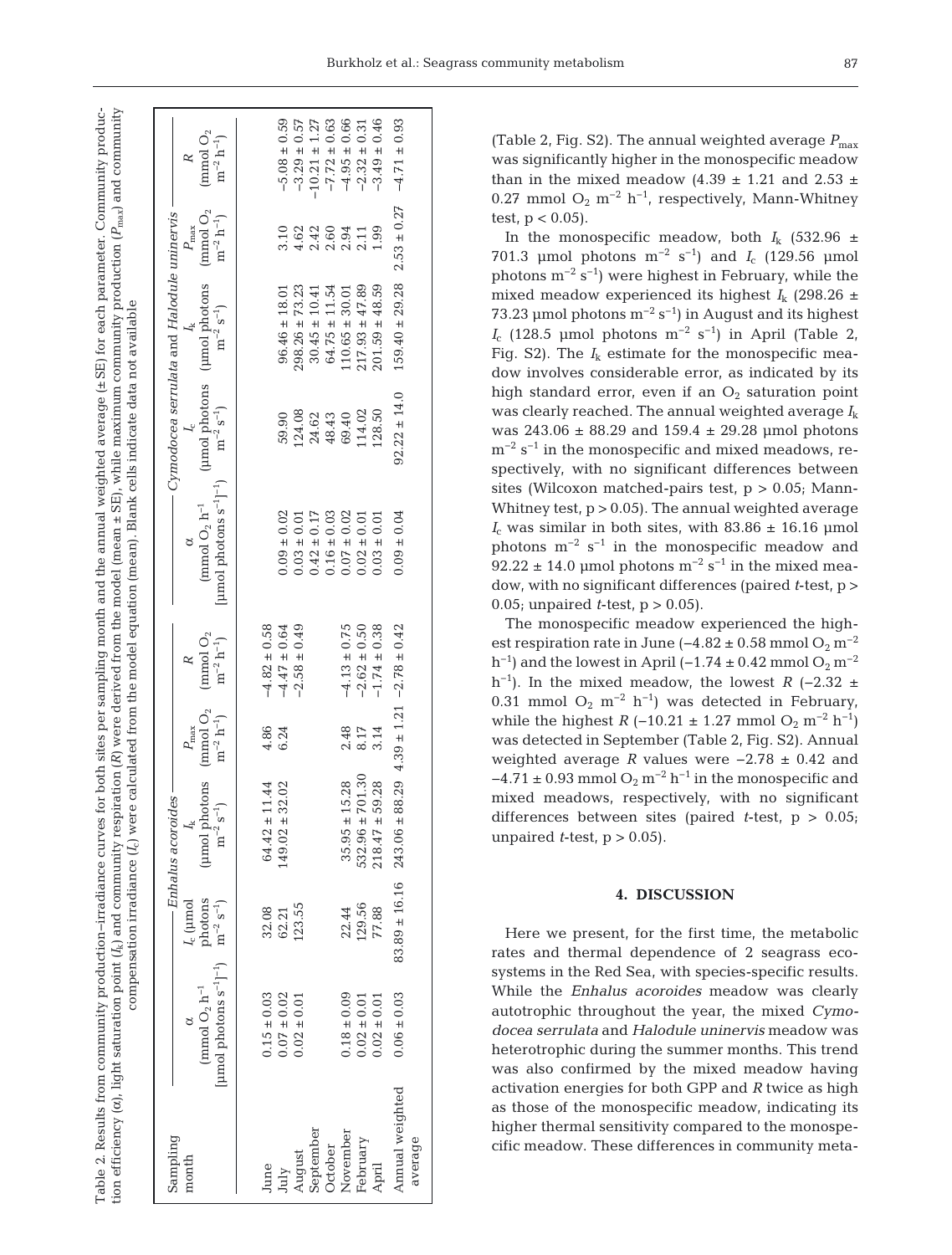bolism between the 2 meadows can be attributed to multiple factors, such as seagrass biomass density, infauna biomass, epiphyte loads and sediment characteristics, besides the foundation seagrass species. The results presented here were therefore not the sole response of a single seagrass species but represent potential differences in the community composition, including microbial and metazoan components as well as epiphytic algae, of the 2 seagrass meadows studied.

The annual weighted average NCP of the *E. acoroides* meadow in the Red Sea was almost 3-fold greater than the global average rate of  $23.7 \pm$ 7.8 mmol  $O_2$  m<sup>-2</sup> d<sup>-1</sup> for tropical seagrass meadows (Duarte et al. 2010). A similar trend was stated by Duarte et al. (2010), who noted that the only available record of *E. acoroides* was 5-fold higher than the global average NCP for all seagrass meadows  $(27.2 \pm 5.8 \text{ mmol O}_2 \text{ m}^{-2} \text{ d}^{-1})$ . In contrast, the annual weighted average NCP of the *C. serrulata* and *H. uninervis* meadow in the Red Sea was considerably lower than the global average. The annual weighted average respiration in the mixed meadow was remarkably similar to the reported global average of tropical seagrass meadows (−217.48 ± 13.9 mmol  $O_2$  m<sup>-2</sup> d<sup>-1</sup>, Duarte et al. 2010), while the annual weighted average respiration was lower in the monospecific meadow. The annual weighted average GPP in both meadows was very similar, yet both rates were slightly lower than the global average of tropical seagrass meadows (252.30 ± 14.47 mmol  $O_2$  m<sup>-2</sup> d−1, Duarte et al. 2010). The difference in respiration was also reflected in the GPP:*R* ratio, as the mixed meadow, with its higher respiration, consequently had a lower GPP:*R* ratio, indicating a more balanced state of the ecosystem, while the monospecific mea dow was clearly autotrophic. However, the global *P*:*R* ratio of tropical seagrass meadows  $(1.61 \pm 0.19)$ ; Duarte et al. 2010) was somewhat higher than the ratios reported in this study, particularly for the mixed meadow.

As expected, increasing temperature had significant effects on all metabolic rates, with both *R* and GPP increasing with warming in both meadows. In contrast, opposite responses were seen in NCP measurements, with NCP increasing with increasing temperature in the *E. acoroides* meadow and decreasing with increasing temperature in the mixed meadow. Even though these species have shown to be capable of withstanding higher temperatures (Collier et al. 2011, 2017, Adams et al. 2017), our results confirmed that the mixed meadow experienced thermal stress at higher temperatures. However, on a community level, we not only see the response of the foundation seagrass species but can also account for the changes in the metabolism of other primary producers present in the community. We can therefore assume that the *C. serrulata* and *H. uninervis* community had already exceeded its thermal optimum in the Red Sea. When seagrass communities become heterotrophic, they act as  $O_2$  sinks, which would favor sulfide production and likely lead to a risk of seagrass mortality (Calleja et al. 2007, Garcias-Bonet et al. 2008). The mixed meadow was exposed to higher temperatures (>32°C) for an extended period of time, while the temperature in the monospecific meadow was already 2°C lower. A negative effect of extended exposure times was also reported for *C. serrulata* and *H. uninervis* (Collier et al. 2018) and for *Zostera marina* (Beca-Carretero et al. 2018). *E. acoroides* did not seem to be negatively affected during the warmer summer months, suggesting that *E. acoroides* in the Red Sea had a higher optimal temperature than previously reported, possibly due to local adaptations and acclimation to the conditions in this exceptionally warm sea (Berry & Bjorkman 1980). Additionally, its large shoot size and the density of the meadow make it more prone to self-shading, which may play a protective role against warm temperatures by reducing exposure to saturating light levels at which photosynthesis is particularly impacted by high temperature (Pedersen et al. 2013). While we saw mixed responses, Egea et al. (2019) reported a positive ef fect of increased seawater temperature on a *C. no dosa* meadow in southern Spain, indicating that this community was still well below its thermal optimum. They reported the meadow to be more autotrophic when exposed to short-term heatwaves, highlighting a potential positive effect of elevated temperatures on healthy seagrass meadows below their thermal limit (Egea et al. 2019).

The thermal dependence of these 2 meadows confirmed the overall trend in this study. Generally, the monospecific meadow had lower activation energies, indicating that the metabolism of the mixed meadow was more sensitive to temperature. The monospecific meadow had a higher activation energy for GPP than for *R*. Beca-Carretero et al. (2018) reported a similar trend in *Z. marina*, with activation energies of leaf respiration (0.27−0.46 eV) and rhizome respiration (0.53–0.67 eV) lower than their results for  $P_{\text{max}}$  (0.77– 0.99 eV). In contrast, the mixed meadow had a higher activation energy for *R* compared to GPP, albeit none of these differences were statistically significant, explaining the lower GPP:*R* ratio at higher temperatures in summer and the overall lower GPP:*R* ratio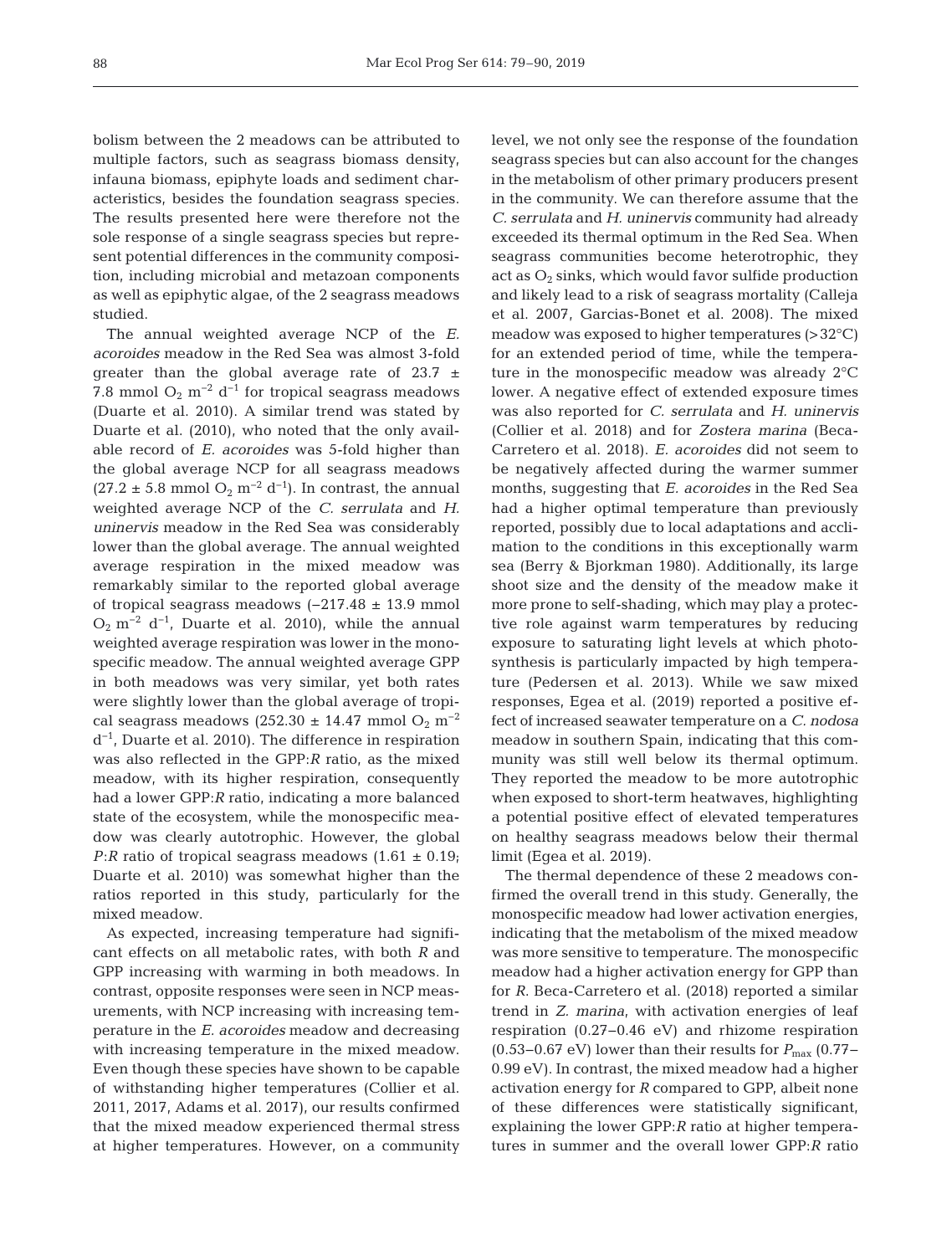compared to the monospecific meadow (Regaudie-De-Gioux & Duarte 2012). Our results therefore confirmed that the mixed meadow was more sensitive to higher temperatures and was more likely to shift to a heterotrophic state with warming.

Contrary to our expectations and previous results, the monospecific meadow did not show PI curve characteristics of a shade-adapted species. Shadeadapted species compensate for lower light avail ability by exhibiting lower  $I_k$  values (Campbell et al. 2007). Even though *E. acoroides* is more likely to be shade-adapted because of its size and the density of the meadow, neither the higher  $I_k$  nor the lower photosynthetic efficiency compared to the mixed meadow indicated an adaptation at the community level (Larkum et al. 2006). However, the highest  $α$ coincided with the lowest  $I_k$  and the lowest  $I_c$  in both meadows, confirming a photoadaptive response of both meadows to being more efficient at low light levels (Campbell et al. 2007). Georgiou et al. (2016) reported an increasing photosynthetic efficiency with increasing temperature for *Halophila stipulacea* in the Mediterranean, while Pollard & Greenway (2013) found the same trend for *C. serrulata* in Australia. However, this trend could not be confirmed in our study, as we saw mixed responses throughout the year.

Both *P*max and *R* were generally higher during the warmer summer months, confirming the expectation that both parameters increase with increasing temperature (Georgiou et al. 2016), with high  $P_{\text{max}}$  values at higher temperatures indicating a response mechanism to compensate for higher respiration rates caused by higher temperatures (Pollard & Greenway 2013). While *R* was highest in summer in both meadows, the elevated response was higher in the mixed meadow (5-fold) compared to the monospecific meadow (3-fold), confirming the general trend that it is more sensitive to temperature (Pollard & Greenway 2013).

In summary, our results suggest a species-specific response of seagrass meadows to increasing seawater temperatures in the Red Sea. On the one hand, the monospecific *E. acoroides* meadow did not show signs of thermal stress, seemed to be well below its thermal optimum and showed relatively low activation energy for community metabolism. On the other hand, in the mixed *C. serrulata* and *H. uninervis* mea dow, the community metabolism increased steeply with increasing temperature and shifted to a heterotrophic state at higher temperatures, turning the meadow into a carbon source rather than a carbon sink. It can therefore be implied that some seagrass

species in the Red Sea, even though they are expected to be adapted to higher temperatures, grow close to or already exceed their thermal optima during the warmest period of the year. The steep warming that the Red Sea is experiencing is likely to pose serious challenges to the more vulnerable species, such as those in the mixed seagrass meadow studied here. These results confirm that some seagrasses in the Red Sea are thermally stressed, which may have important implications for the future of the essential ecosystem functions and services seagrass ecosystems perform in the Red Sea.

*Acknowledgments*. This research was funded by King Abdullah University of Science and Technology through baseline funding to C.M.D. C.B. was supported by King Abdullah University of Science and Technology through the Visiting Student Research Program. We thank Marco Fusi, Janna Leigh Randle and the crew at CMOR for their support during fieldwork. We thank Ute Langner for creating the maps and Greg Silsbe for his help and advice on the PI models in the phytotools package.

## LITERATURE CITED

- [Adams MP, Collier CJ, Uthicke S, Ow YX, Langlois L,](https://www.ncbi.nlm.nih.gov/entrez/query.fcgi?cmd=Retrieve&db=PubMed&list_uids=28051123&dopt=Abstract) O'Brien KR (2017) Model fit versus biological relevance: evaluating photosynthesis−temperature models for three tropical seagrass species. Sci Rep 7: 39930
- [Arias-Ortiz A, Serrano O, Masqué P, Lavery PS and others](https://doi.org/10.1038/s41558-018-0096-y) (2018) A marine heatwave drives massive losses from the world's largest seagrass carbon stocks. Nat Clim Chang 8: 338−344
- [Beca-Carretero P, Olesen B, Marbà N, Krause-Jensen D](https://doi.org/10.3354/meps12439) (2018) Response to experimental warming in northern eelgrass populations: comparison across a range of temperature adaptations. Mar Ecol Prog Ser 589:59−72
- [Belkin IM \(2009\) Rapid warming of large marine ecosys](https://doi.org/10.1016/j.pocean.2009.04.011)tems. Prog Oceanogr 81:207-213
- [Berry J, Bjorkman O \(1980\) Photosynthetic response and](https://doi.org/10.1146/annurev.pp.31.060180.002423) adaptation to temperature in higher plants. Annu Rev Plant Physiol 31:491-543
- [Brown JH, Gillooly JF, Allen AP, Savage VM, West GB](https://doi.org/10.1890/03-9000) (2004) Toward a metabolic theory of ecology. Ecology 85: 1771−1789
- [Bulthuis DA \(1987\) Effects of temperature on photosynthesis](https://doi.org/10.1016/0304-3770(87)90084-2) and growth of seagrasses. Aquat Bot 27:27-40
- [Calleja ML, Marbà N, Duarte CM \(2007\) The relationship](https://doi.org/10.1016/j.ecss.2007.02.016) between seagrass (*Posidonia oceanica*) decline and sulfide porewater concentration in carbonate sediments. Estuar Coast Shelf Sci 73: 583−588
- [Campbell SJ, McKenzie LJ, Kerville SP, Bité JS \(2007\)](https://doi.org/10.1016/j.ecss.2007.02.014) Patterns in tropical seagrass photosynthesis in relation to light, depth and habitat. Estuar Coast Shelf Sci 73: 551−562
- [Carlson DF, Yarbro LA, Scolaro S, Poniatowski M, McGee-](https://doi.org/10.1016/j.rse.2018.02.014)Absten V, Carlson PR (2018) Sea surface temperatures and seagrass mortality in Florida Bay: spatial and temporal patterns discerned from MODIS and AVHRR data. Remote Sens Environ 208: 171−188
- [Chaidez V, Dreano D, Agusti S, Duarte CM, Hoteit I \(2017\)](https://doi.org/10.1038/s41598-017-08146-z) Decadal trends in Red Sea maximum surface temperature. Sci Rep 7:8144